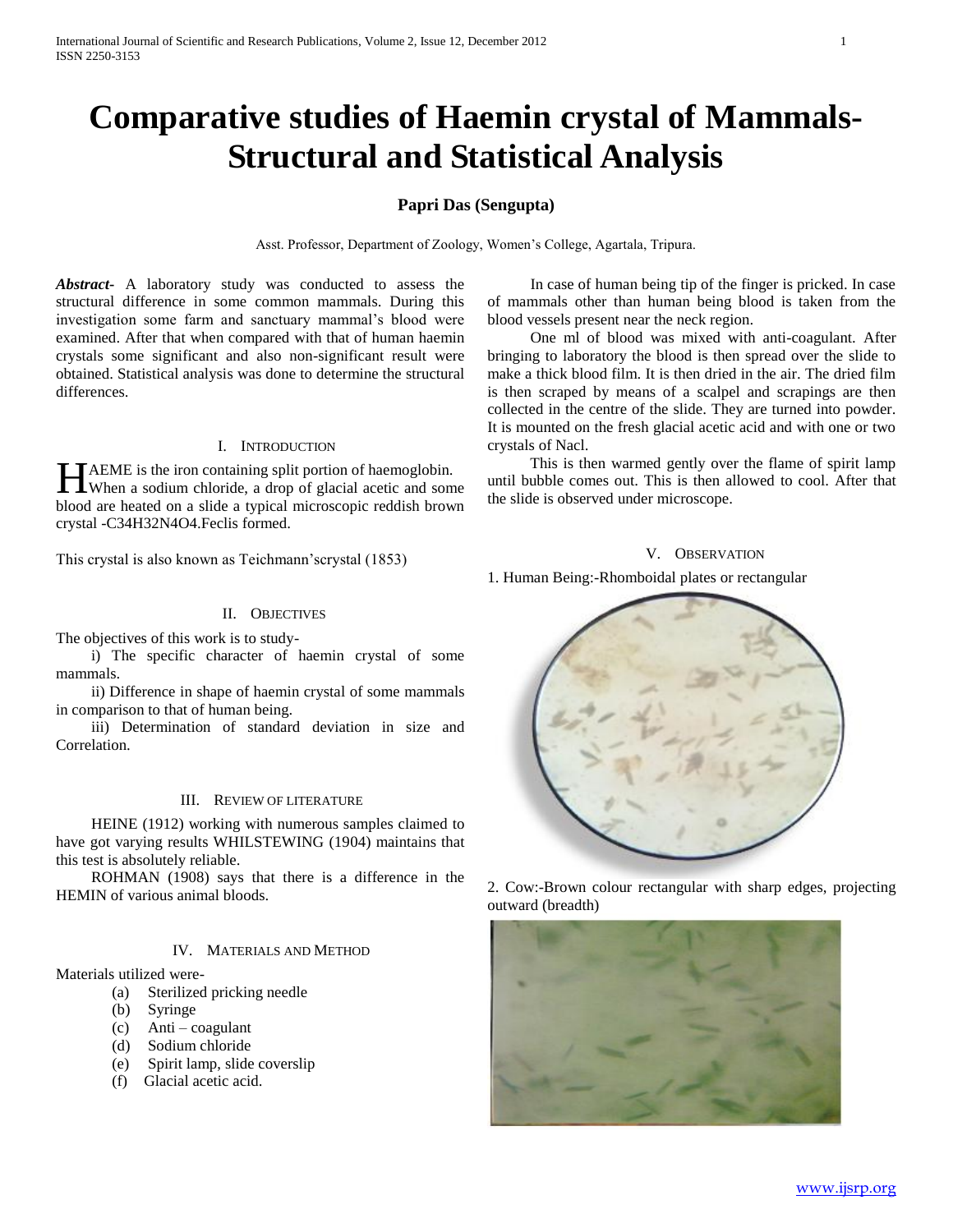3. Goat:-Rectangle with sharp edges, breadth portion is somewhat inwardly projected.



4. Pig tailed macaque:-Rectangle, but edges are round.



5. Rabbit: -Spindle shaped.



6. Rattusnorvegicuf(Brown Rat) :-Completely spindle with wide middle portion.



7. Rat:-Somewhat circular and narrow plates with varying width.



8. Dog :-Spindo-Rhomboidal plates.

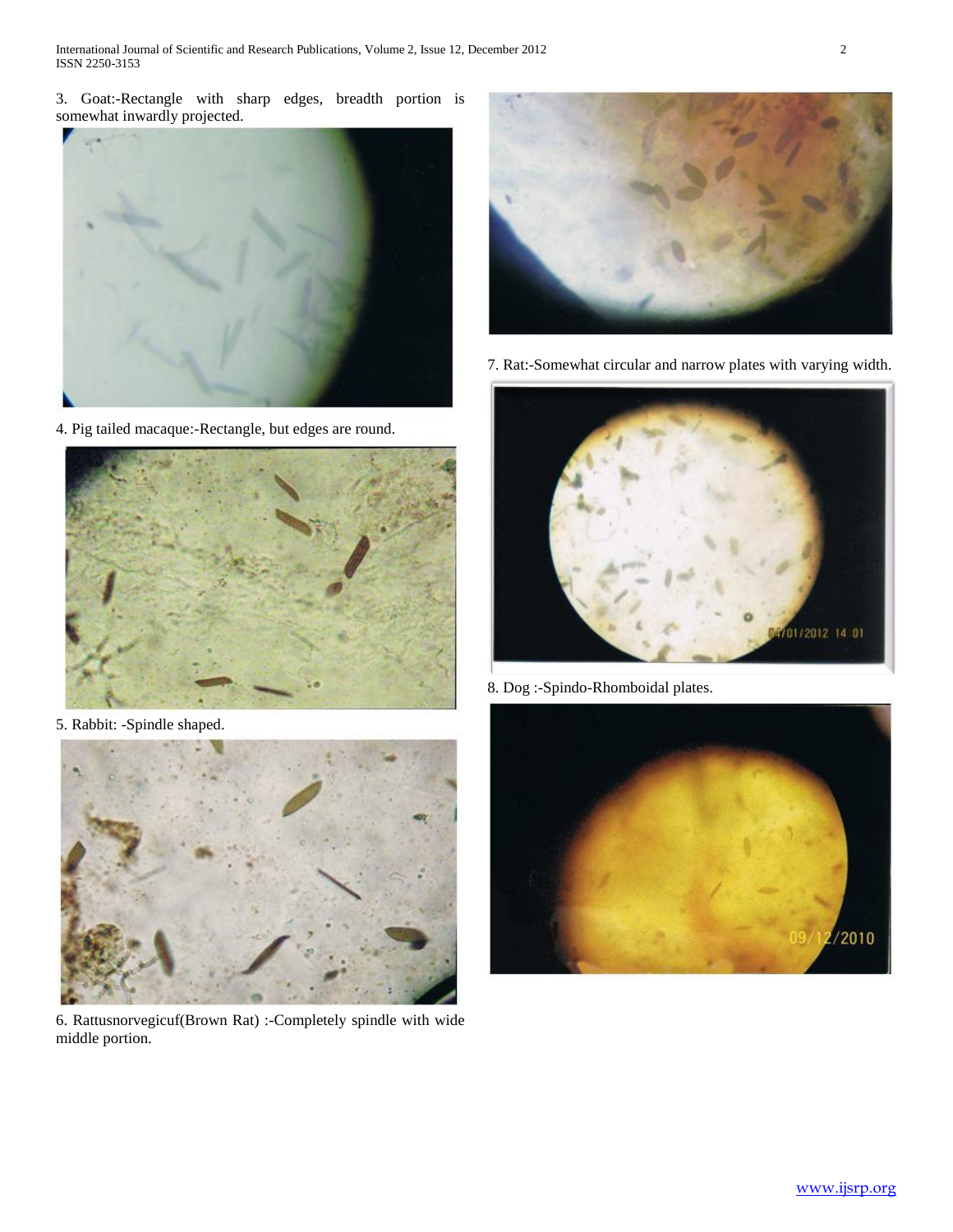#### 9. Squirrel:



### VI. STATISTICAL ANALYSIS

 Following are the length and breadth obtained of haemin crystals. The measurement was done in ocular stage micrometre. Where one ocular is euual to mm, i.e. 1 ocular =0.04 mm

#### **Human beings**

| Obs no. | Length | Breadth(in mm) |
|---------|--------|----------------|
|         | 0.20   | 0.08           |
|         | 0.24   | 0.08           |
|         | 0.19   | 0.04           |
|         | 0.19   | 0.08           |
|         | ) 22   | 0.04           |

Mean of length of Haemin crystal in human  $X=\sum x=1.04 = 0.208$  mm  $N \quad \overline{5}$ 

Mean of breadth of haemin crystal in human  $X=-\sum x=0.32 = 0.064$  mm N 5

#### **Brown Rat**

| Obs No. | Length (in mm) | Breadth (in mm) |
|---------|----------------|-----------------|
|         | 0.36           | 0.12            |
|         | 0.24           | 0.08            |
| 3.      | 0.28           | 0.12            |
| 4.      | 0.28           | 0.08            |
|         | 0.26           | 0.08            |

Mean of length 1.42/5=0.284 mm Mean of breadth 0.48/5=0.096 mm

#### **Rabit**

| Obs No. | Length (in mm) | Breadth (in mm) |
|---------|----------------|-----------------|
|         | 0.20           | 0.04            |
| ۷.      | 0.23           | 0.08            |
|         | 0.27           | 0.08            |
| ↔.      | 0.20           | 0.06            |
|         | 0.19           | 0.04            |

Mean of length 1.09/5=0.218 mm Mean of breadth  $= 0.3/5 = 0.06$  mm

#### **Pig tailed Macaque**

| Obs No. | Length (in mm) | Breadth (in mm) |
|---------|----------------|-----------------|
|         | 0.20           | 0.04            |
|         | 0.24           | 0.04            |
|         | 0.28           | 0.08            |
| ٠.      | 0.23           | 0.08            |
|         | 0.26           | 0.06            |

Mean of length 1.21/5=0.242 mm Mean of breadth 0.3/5=0.06 mm

#### **Bandicata**

| Obs No. | Length (in mm) | Breadth (in mm) |
|---------|----------------|-----------------|
|         | 0.019          | 0.08            |
|         | 0.23           | 0.12            |
|         | 0.19           | 0.08            |
| 4.      | 0.22           | 0.08            |
|         | በ 24           | 0.10            |

Mean of length 1.07/5=0.214 mm Mean of breadth 0.46/5=0.09 mm

# **Squirrel**

| Obs No. | Length (in mm) | Breadth (in mm) |
|---------|----------------|-----------------|
|         | 0.08           | 0.04            |
| ۷.      | 0.08           | 0.04            |
| 3.      | 0.06           | 0.05            |
| 4.      | 0.10           | 0.06            |
|         | 0.06           | 0.04            |

### Mean of length  $0.38/5=0.076=0.07$  mm Mean of breadth  $0.23/5=0.04$  mm

| Obs No. | Length (in mm) | Breadth (in mm) |
|---------|----------------|-----------------|
|         | 0.18           | 0.07            |
|         | 0.22           | 0.08            |
|         | 0.24           | 0.08            |
|         | 0.19           | 0.09            |
|         | 0.20           | 0.10            |

Mean of length 1.03/5=0.206=0.20 mm Mean of breadth 0.42/5=0.08 mm

## **Page-12**

#### **Goat** Obs No. [Length (in mm) Breadth (in mm) 1. 0.30 0.12 2. 0.28 0.10 3. 0.36 0.09 4. 0.28 0.10 5. 0.26 0.11

Mean of length 1.48/5=0.29 mm=0.29 mm Mean of breadth 0.52/5=0.104 mm=0.10 mm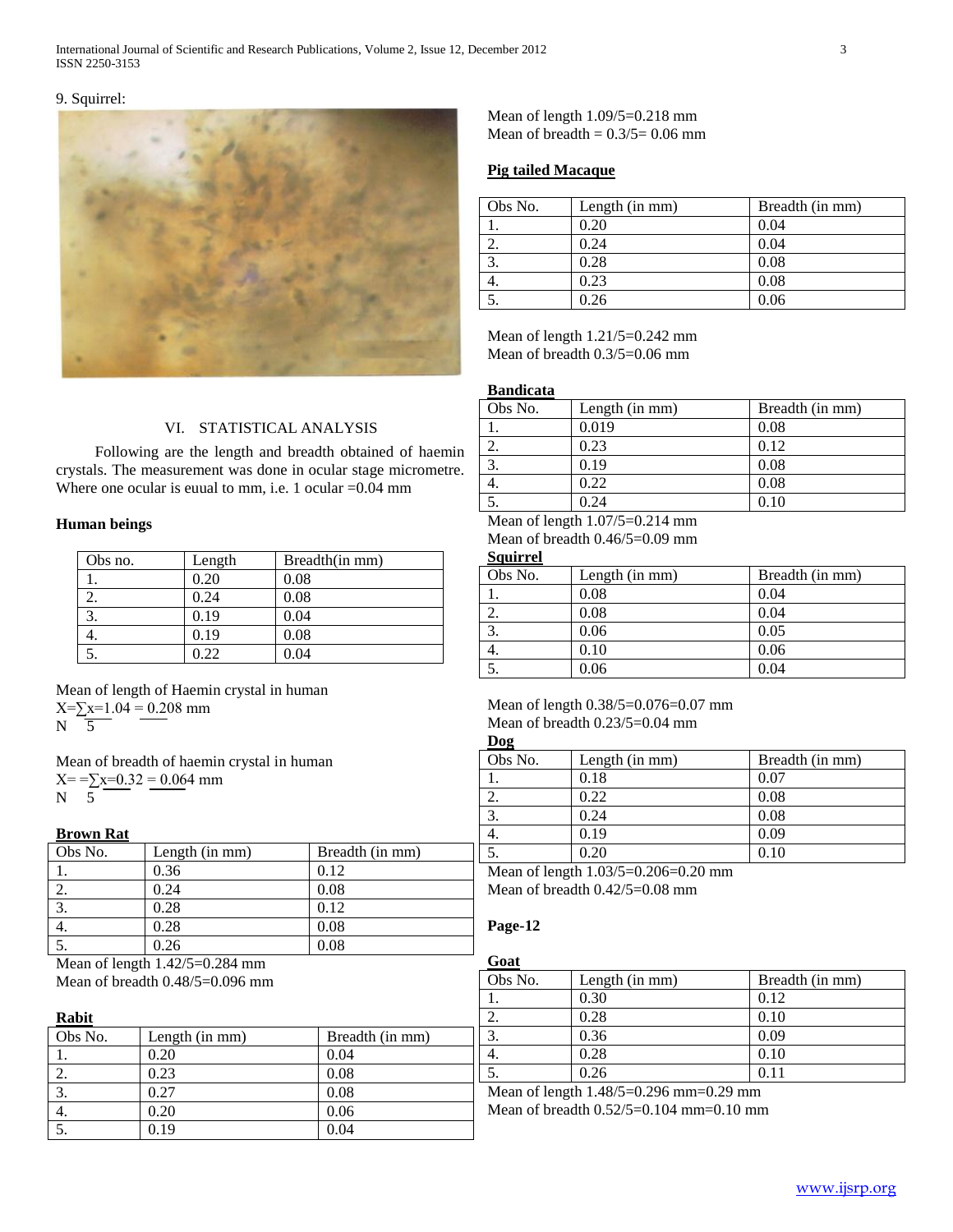International Journal of Scientific and Research Publications, Volume 2, Issue 12, December 2012 4 ISSN 2250-3153

**Cow**

| $\sim$  |                |                 |
|---------|----------------|-----------------|
| Obs No. | Length (in mm) | Breadth (in mm) |
|         | 0.29           | 0.05            |
| ۷.      | 0.26           | 0.04            |
|         | 0.30           | 0.06            |
| ┭.      | 0.28           | 0.07            |
|         | 0.26           | 0.04            |

Mean of length 1.39/5= 0.278= 0.28 mm Mean of breadth =0.26/5=0.052 mm=0.05 mm

 Standard deviation of length and breadth of haemin crystals in different Mammals is calculated.

 Standard deviation is used for measuring absolute dispersion. The concept of standard deviation was introduced by Karl Pearson. The greater the standard deviation of the values from their mean.

S.D. or 
$$
\sigma = \sqrt{\frac{\sum x^2}{N} \left[ \frac{\sum x^2}{N} \right]^2}
$$

(Mean of length in mm)

Sample

| Human             | 0.208 | 0.0432 |
|-------------------|-------|--------|
| <b>Brown Rat</b>  | 0.284 | 0.0806 |
| Rabbit            | 0.218 | 0.0475 |
| Pig Tailed Macque | 0.242 | 0.0585 |
| Bandicota         | 0.214 | 0.0458 |
| Squirrel          | 0.076 | 0.0058 |
| Dog               | 0.206 | 0.0424 |
| Goat              | 0.296 | 0.0876 |
| Cow               | 0.278 | 0.0773 |
|                   |       |        |

According to the formula



 $=$  0.0543 –  $(0.0504)^2$ 



So deviation in length of different haemin crystal in 0.052 mm

Similarly standard deviation of breath is

| Sample  | Y Mean of $Y^2$ |
|---------|-----------------|
| Breadth |                 |

| Human             | 0.064 | 0.004 |
|-------------------|-------|-------|
| <b>Brown Rat</b>  | 0.096 | 0.009 |
| Rabbit            | 0.06  | 0.003 |
| Pig Tailed Macque | 0.06  | 0.003 |
| Bandicota         | 0.10  | 0.010 |
| Squirrel          | 0.04  | 0.001 |
| Dog               | 0.08  | 0.006 |
| Goat              | 0.10  | 0.010 |
| C <sub>ow</sub>   | 0.05  | 0.002 |

$$
\sigma = \sqrt{\frac{0.048}{9} \frac{(0.65)^2}{9}}
$$
  
=  $\sqrt{(0.005 - 0.072)^2}$   
=  $\sqrt{0.005 - 0.005} = 0$ 

So in breadth of different haemin crystal there is no deviation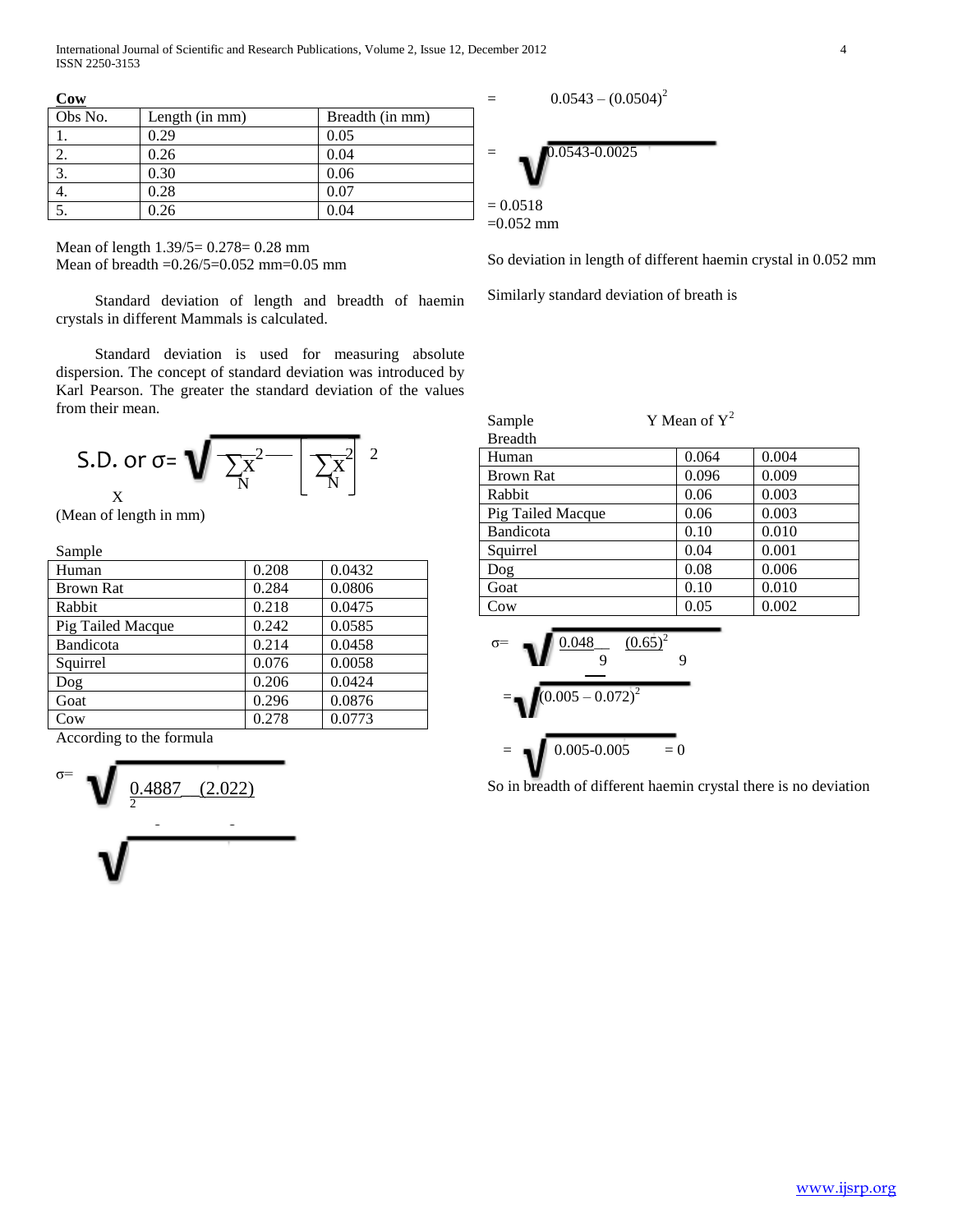



#### VII. RESULT

By standard deviation it is seen that breadth shows consistency in measurement in all nine mammalian species.But length shows differences. It indicates that as per as breadth is concern it maintains consistency

#### VIII. CONCLUSION

 Crystals of hydro chlorate of haematin are observed. In case of cow's haemin crystal the difference with human haemin crystal is non- significant. Similar non-significant difference is seen in goat's blood. In case of pig tailed macque the difference with human haemin crystal is not so remarkable.

 But significant difference is seen in comparison with rabbit, rat and dog's haemin crystal to that of human being's blood.

 Standard deviation in length is seen in breadth there is no dispersion.

#### IX. IMPORTANCE

- i) It is important in medico legal test for the detection of blood.
- ii) It helps to give an opinion as to proof whether a stain is blood or something else.
- iii) It is also useful in the difference of bloods of difference species depending upon the shape of the crystal.

#### ACKNOWLEDGMENT

I express sincere thanks to

- i) Jiraniya Veterinary hospital.
- ii) R. K. Nagar cattle farm.
- iii) Abhoynagar veterinary hospital.
- iv) Sepahijala Wild life Sanctuary.

#### **REFERENCES**

- [1] Bernard E. Read, Peking union Medical College, China(March 29, 1925) Haemin Crystals prepared from camel's blood.
- [2] J. Sinha, A.K. Chatterjee. P.Chattopadhyay (Aug 2010) Preparation of Haemin Crystals in mammals.
- [3] Statistical analysis by T.L. kanshal.